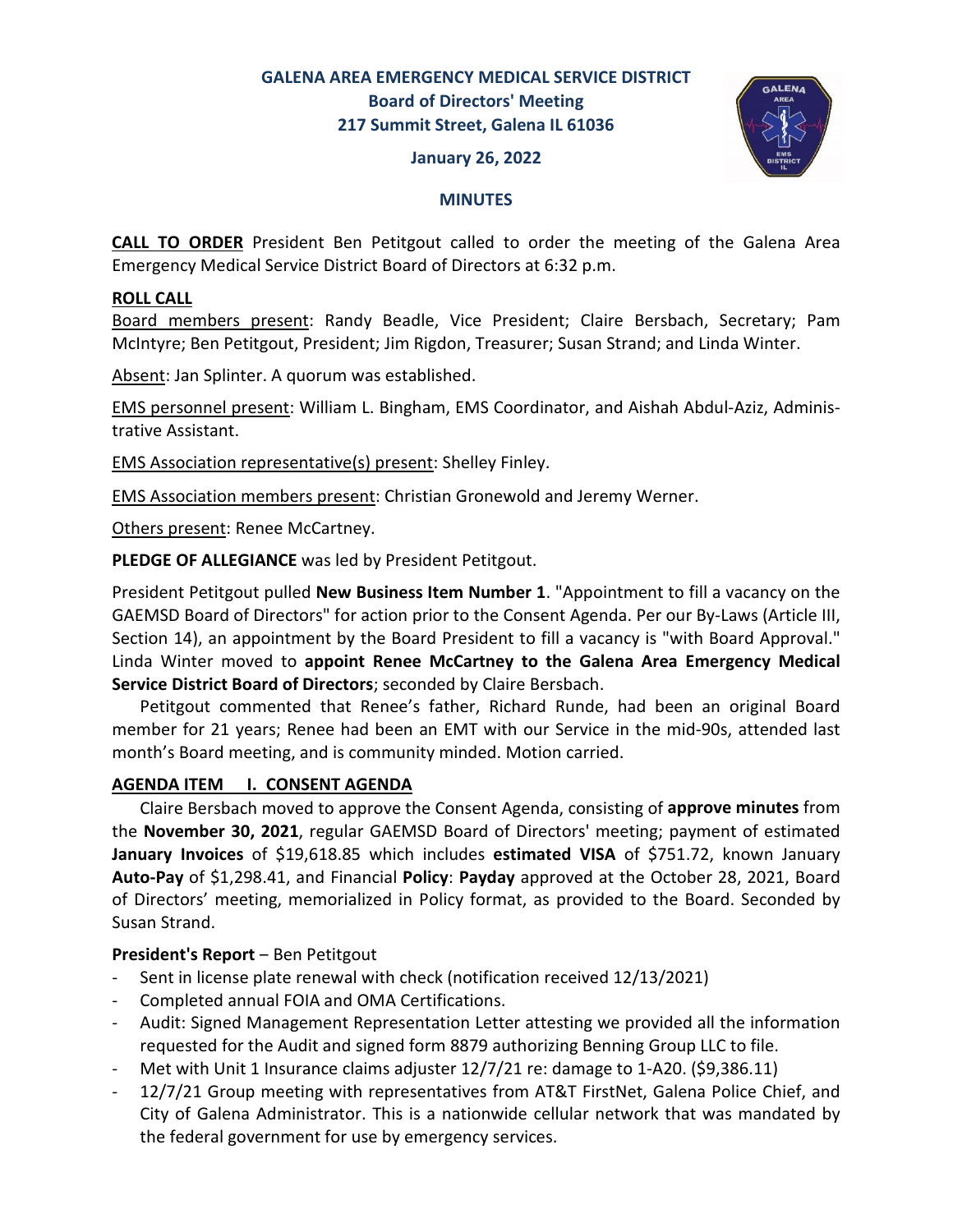## AGENDA ITEM **I. CONSENT AGENDA** - continued:

**President's Report** – Ben Petitgout – continued:

12/12/21 Posted Board of Directors' December meeting cancellation notice on bulletin board.

Posted Notice of Meeting Dates Changed on bulletin board.

- 12/16/21 Made numerous phone calls to contractors regarding repairs to the station as a result of wind damage.
- 12/17/21 Picked up Property Tax Distribution check (\$79,085.04); deposited in GAEMSD Account.
- 12/23/21 Sent Thank You letter to Engle Plumbing LLC for donating labor related to ice machine plumbing.

 Sent Thank You letter to Guys Towing & Service for their above and beyond service to get 1-A20 back in service following collision in early December 2021.

- 12/28/21 Returned completed IRS Form 990 to Illinois Attorney General via USPS. Mailing was tracked with confirmed receipt on 12/29/2021.
- 12/29/21 Worked with Dennis Harris and Guy's Truck Service to repair broken windshield washer nozzles on 1-A18.
- 12/29/21 Met with an electrician to temporarily switch wiring and breakers in the breaker panel to get the outside heat tapes working.
- 12/30/21 Met with Brittani at Illinois Bank and Trust to review our Credit Card limits. Our audit revealed we had a *combined* limit of \$5,000.00, instead of *each user* having their own limit.
- 12/30/21 Met with a contractor to do temporary repairs on wind damage to the fascia.
- 1/6/22 Met with an electrician to coordinate repairs needed to the outside heat tapes.
- Filed insurance claim with our insurance carrier for damages to Stoney Creek Inn incurred during an ambulance call response.
- Met with Board Secretary Bersbach to continue review of GAEMSD Board of Directors' Policies.
- 1/19/22 Removed failed UPS from the Server Room and temporarily rerouted power supplies for CCTV, Wi-Fi and Mediacom.

 Discovered ADA toilet in women's restroom was not attached to the floor flange. Contacted plumber for repairs.

 Discovered exterior camera facing Assisted Living was not working. Contacted Globalcom for repairs.

# **Treasurer's Report** ‒ Jim Rigdon

GAEMSD District Account Balances as of 01-21-2022:

- \$ 905,863.87 District Total All Accounts at Illinois Bank & Trust
- \$ 17,794.82 EMS Association Accounts Total

Financial Statements for the period ended 12-31-2021:

- \$ 1,166,247.98 Assets (Includes \$261,648.03 Accounts Receivable amounts)
- \$ 17,076.35 Liabilities
- \$ 88,250.20 Revenue (Includes \$17,859.27 Contractual Allowances)
- \$ 44,300.02 Expenses
- \$ 298,820.00 Year-to-Date Operating Income / (Loss)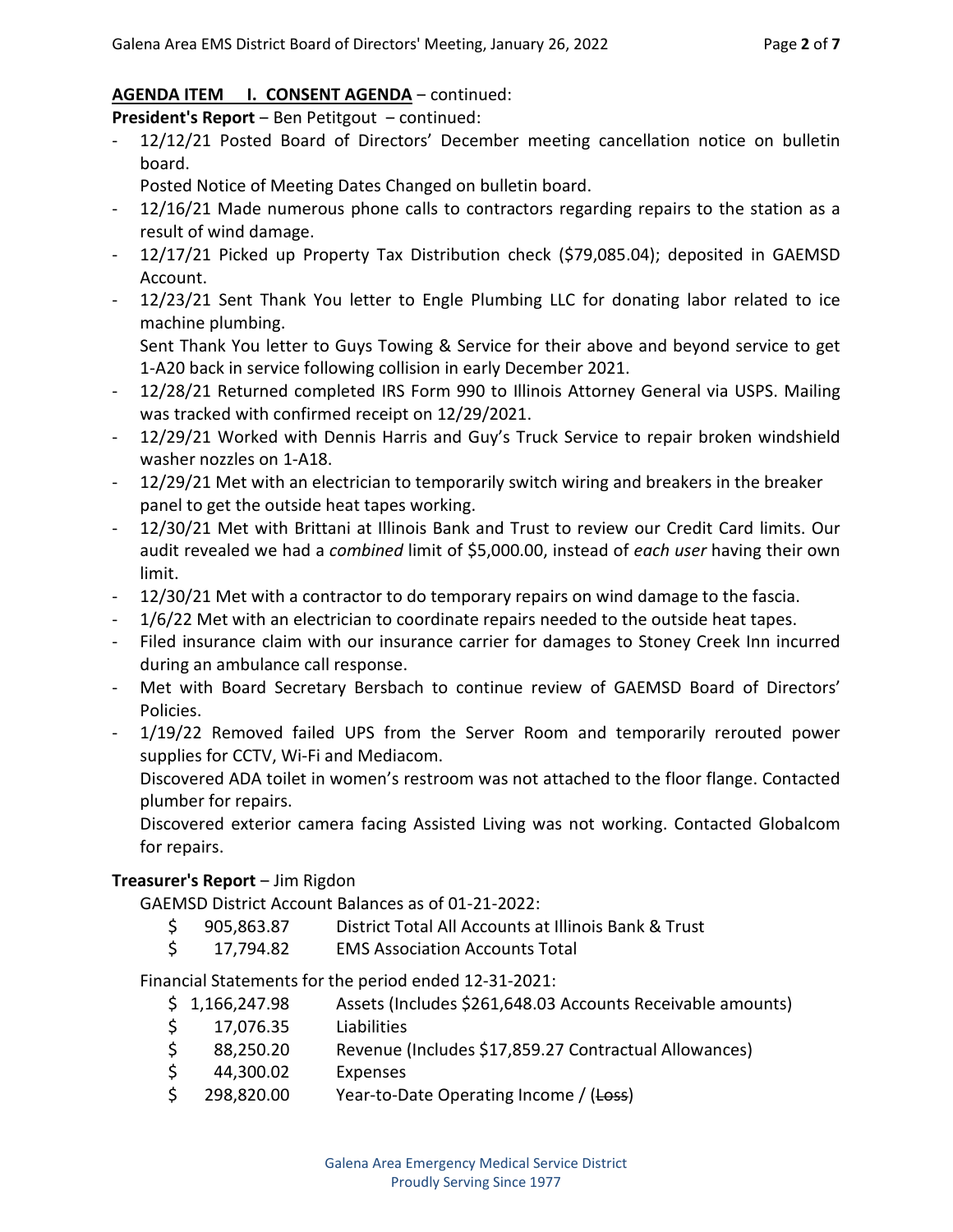# AGENDA ITEM I. CONSENT AGENDA - continued:

**Secretary's Report** - Claire Bersbach

- Typed minutes from previous Board of Directors' monthly meeting.
- E-mailed meeting materials to Board members.
- Copied meeting materials and assembled Board packs.
- Typed letter for President Petitgout to Invoice County for Final Property Tax distribution.
- Typed two Thank You letters as requested by Board President Petitgout.
- Sent Thank You card to Galena Gazette for publishing two quarter-page ads related to the EMT Training Classes at no cost to GAEMSD. Thank you to Shelley Finley for calling to my attention that the Gazette has a fund to promote membership and training.
- Reviewed Audit and Form 990.
- e-mail to Galena Gazette to publish Public Notice to change GAEMSD meeting dates for January, February, March, and April.
- Typed Public Notice to post on GAEMSD bulletin board re: change meeting dates.
- Compiled chart showing Ambulance responses in The Galena Territory based on GTA Security Reports. Provided to Board President Petitgout and EMS Coordinator Bingham.

- Continued to work with Board President Petitgout on Policy revisions.

Motion carried.

# **END OF CONSENT AGENDA**

AGENDA ITEM II. CITIZEN'S COMMENTS - There were no comments.

## **AGENDA ITEM III. REPORTS**

1. **EMS Coordinator's Report** – William Bingham

 EMS Coordinator Bingham reported he is meeting on Friday, January 28th, with Midwest Medical Center ER Doctor Kehoe; Richard Robinson, SwedishAmerican/UW Health; and Doug Rahden. This is to address more **ongoing issues with MMC** ordering our Responders to by-pass MMC and go to Dubuque. This is a carryover from three months ago at which time the nonsense appeared to stop in late 2021. This will be the third time in the past six months that we have had to address this issue.

 On January 15th we completed a **CPR Class**. Ruth Foley was the Instructor. We do this at least twice per year. Members may not respond to calls without this credential.

 We will be participating in the upcoming Galena Special Olympics parade on February 1st at 5:30 p.m.

 We will be **re-evaluating our on-call and response call fee structure** during the month of February and plan to present this at the March Board of Directors' Meeting.

 Based on a determination by SwedishAmerican/UW Health, we **anticipate confirmation to apply for Paramedic status** within the next few months. In anticipation of this important change, we are currently determining Paramedic salaries and addressing all the necessary adjustments as required. Once approved, we will remain an EMT service with the option of paramedic response based on call availability.

 We recently provided an **updated Special Detail document** to President Petitgout. This has not been changed for the past two years.

 As we do at the beginning of the new year, we are **reviewing all member files**. This assures accuracy and confirms all necessary credentials are correct regarding Driver's License, CPR credentials, Fob Access, Contact Information, and Status changes. A current copy of this form was provided to President Petitgout.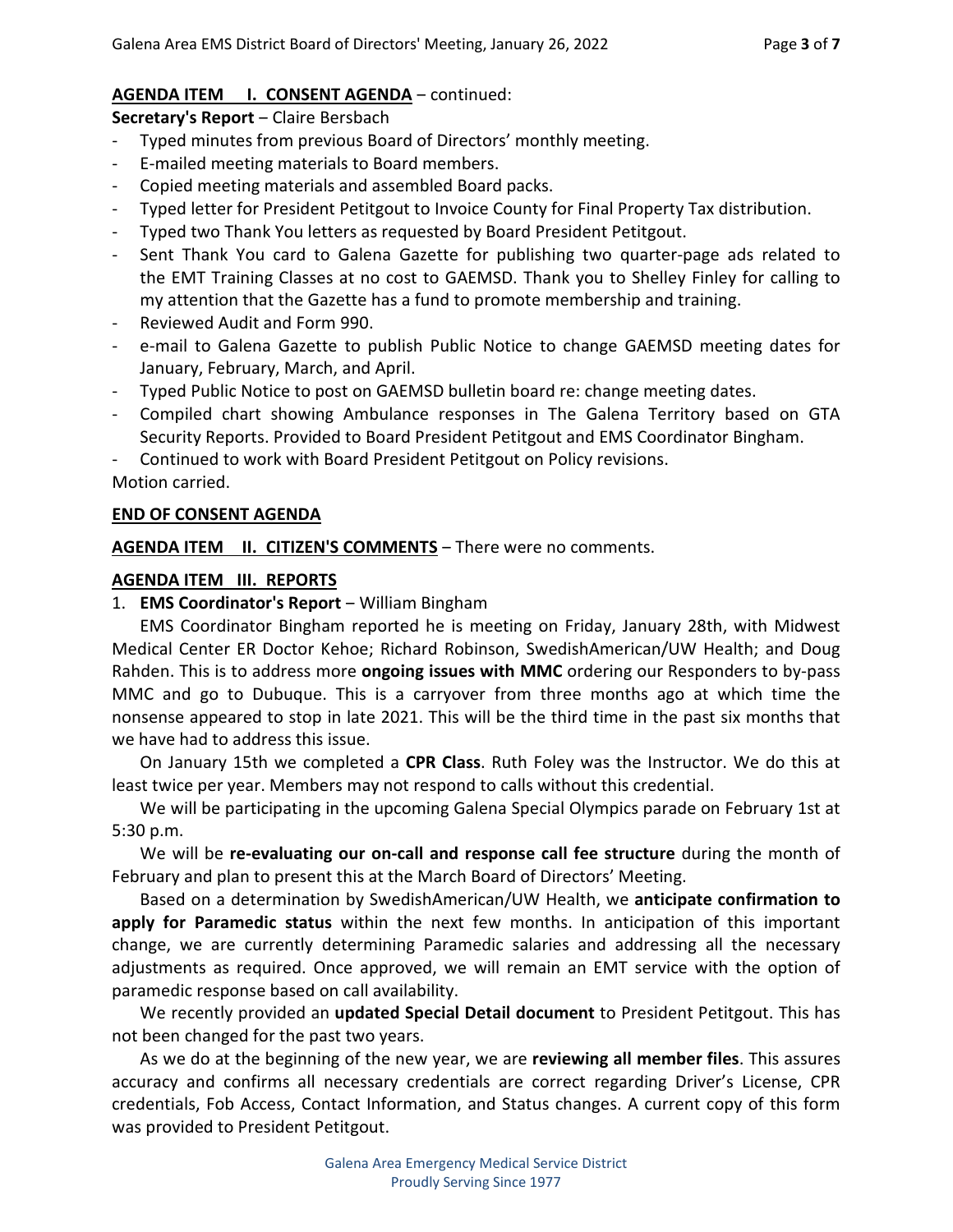### **AGENDA ITEM III. REPORTS** – continued:

1. **EMS Coordinator's Report** – William Bingham – continued:

 Our **EMT class is moving along** on Tuesday and Thursday evenings. The class started with 21 students, and we are now somewhere in the area of 16 to 17 students. We have participants representing Galena, East Dubuque, Elizabeth, Warren, Scales Mound, and Key West (Iowa).

 Within the past week we **purchased a Rapid Covid Test Kit** for our members. This can be used in situations involving exposure while on a call, as well as available to members covering call time who may not be feeling well.

 It took four years to get where we are now, and our goal is to **concentrate on opportunities for other changes that will benefit staff and members**. We plan to make the EMS station more convenient for our members. We are also currently moving all our pagers/radios to a new secured yet accessible area in the building.

 Bill and Aishah spent 10 days with family in Florida during the Christmas holiday. While jammed tight with medical responses, **many of our members stepped up and covered multiple responses**. We thank them for stepping up and we **thank this Board for the work done** in the past four years that got us to this point.

In December 2021 we responded to 72 calls.

In January (to-date) we have responded to 66 calls.

## **Total calls for 2021 were 858 responses (878 patients) compared to 742 in 2020**.

### 2. **Administrative Assistant** ‒ Aishah Abdul-Aziz

Aishah reported she is currently working on **members' CEUs** to make sure their training hours from Mercyhealth™ are carried over to SwedishAmerican/UW Health and making sure they are **registered on Vector Solutions**, which is a targeted solutions site that will allow members to track their own CEU hours and take online training if they are short of hours. This will also **ensure that members are not dropping the ball when it comes to renewal of their EMT/EMR license**.

Received **\$20,000.00 donation** (unrestricted) from J&R Rental. Written Thank you has been sent as well as a phone call from EMS Coordinator Bingham thanking the donor

Received **\$150.00 donation** (unrestricted) from Jo Carroll Energy.

Received **\$50.00 donation** (unrestricted) from a patient along with a thank you note for the medical care she received. The check has been given to the EMS Association.

Received **\$500.00 from a DUI claim** that we submitted November 2020.

Every year IPRF (Work Comp) awards a certain amount of funds as a grant to its members. Aishah received a letter that we are qualified for a **grant in the amount of \$1,498.00** and she will be applying for this grant.

### 3. **Fleet Manager** – Wayne Moyer

Moyer was not in attendance at the meeting. Information provided by EMS Coordinator, Bill Bingham: **repairs to 1-A20** – still need one part, hope it is received by Friday, January 28.

**Rugged laptops** have been installed on the ambulances.

# 4. **EMS Association Representative** – Shelley Finley

 Shelley reported the EMS Association is currently **reviewing their Bylaws**, discussing **quorum requirement** based on people in attendance at the meeting rather than based on the number of members on the Roster. With the business meeting being held after the monthly training, not all members stay for the meeting. Next month they will change the order to dinner, business meeting, then training.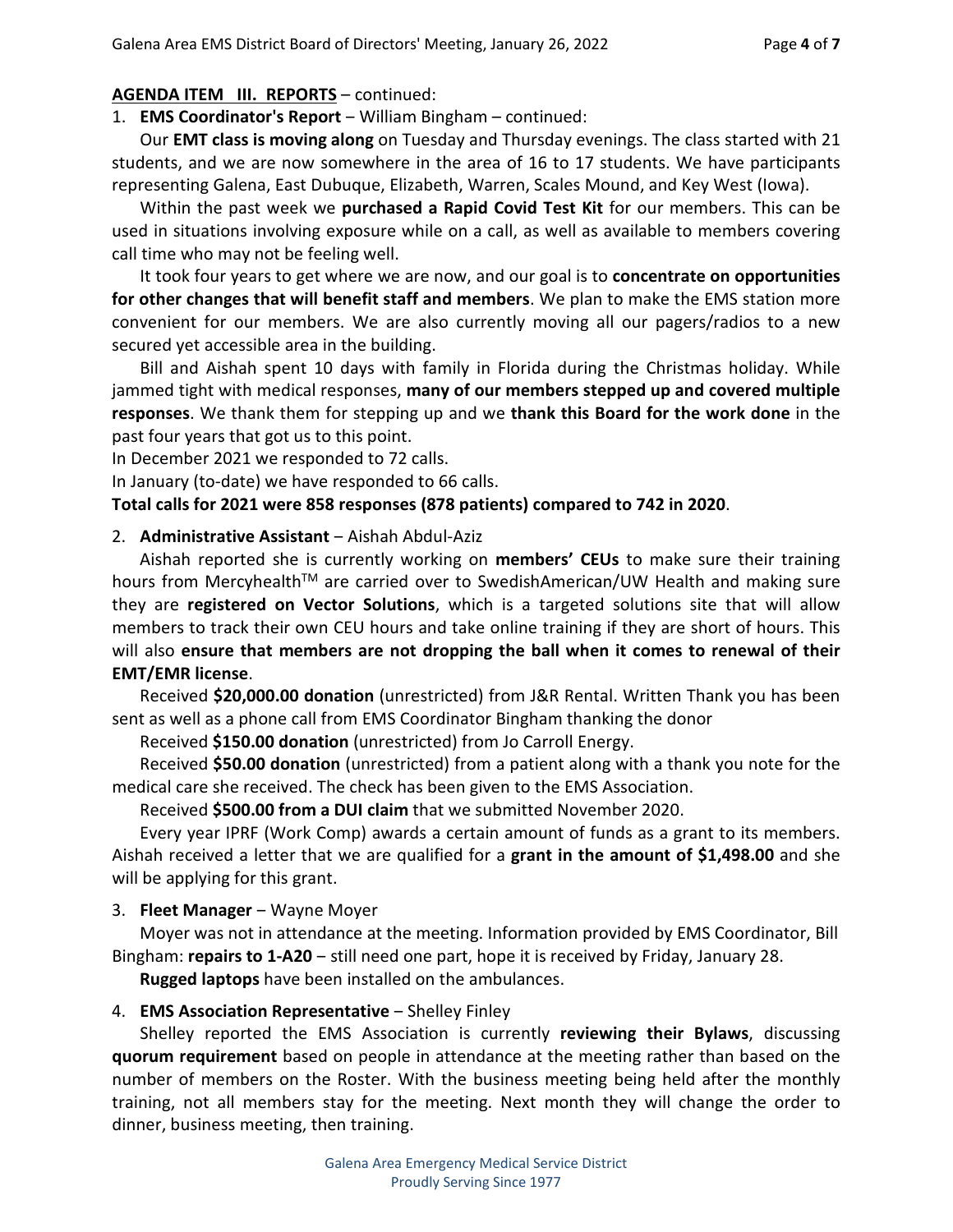## **AGENDA ITEM III. REPORTS** – continued:

- 4. **EMS Association Representative** ‒ Shelley Finley continued: The EMS members are excited about the EMT class and new members joining the Roster.
- 5. **Committee Report(s)**

Ambulance Replacement Committee - Jeremy Werner, Chair

Vendor was supposed to bring a demo ambulance January 19; Covid issues caused a delay. Is hopeful to meet **with vendor next Wednesday, February 2**, with the demo ambulance. Chassis has not been built yet – three week shut down, no parts. Looking at four to six weeks before build begins. **Hope to roll the rig by this fall**.

Met with Butch at **Signcraft, Inc**. Showed him the designs on our rigs.

 Commented that 1-A18 (2016) has been running pretty good recently; maybe consider getting rid of 1-A20 first (2009). Have eight to nine months to make that decision.

### Appoint Budget Committee

President Petitgout **appointed the Budget Committee**: Treasurer Jim Rigdon will Chair the Committee; Linda Winter who has served on the Committee for several years; and Claire Bersbach. EMS Coordinator William L. Bingham and Administrative Assistant Aishah Abdul-Aziz will serve as advisors; President Petitgout is an ex-officio member of the Committee and has provided the Committee with a list of "big ticket" items for consideration.

## **AGENDA ITEM IV. UNFINISHED BUSINESS**

1. Ben Petitgout moved to discuss **establishing an hourly on-call wage for EMT-Paramedic**; seconded by Randy Beadle.

 Discussion was postponed from the November 30, 2021, Board of Directors' meeting to the January 26, 2022, meeting. Petitgout stated we are still not at a point to establish an hourly oncall wage for EMT-Paramedic. If we are successful with SwedishAmerican/UW Health with ALS upgrade status, estimated Paramedic wage would range between \$15.00 to \$19.00/hour.

 Petitgout moved to amend the motion to take this item off the Agenda until we are ready with our status upgrade and consider putting it on the March Agenda; seconded by Claire Bersbach. Motion carried.

### **AGENDA ITEM V. NEW BUSINESS**

1. Discussion and possible action on **appointment to fill a vacancy** on the GAEMSD Board of Directors was acted on earlier in the meeting.

2. Randy Beadle moved to **apply to SwedishAmerican/UW Health for GAEMSD to provide Paramedic ALS Service**; seconded by Pam McIntyre.

 EMS Coordinator Bingham advised once the Board approves, it's a matter of signing the document and commented about 10% to 15% of all calls are for Paramedic.

 Randy Beadle brought up concerns if an EMT is at the Station as well as a Driver and a Paramedic and the Paramedic gets a wage about twice what the EMT or Driver gets, will that cause problems with the other EMS members.

 Bingham commented there are other options we can look at. We would be a Basic Service that can sometimes provide ALS.

 Shelley Finley commented when they call for a Paramedic upgrade, it is because it is something the patient needs. Motion carried.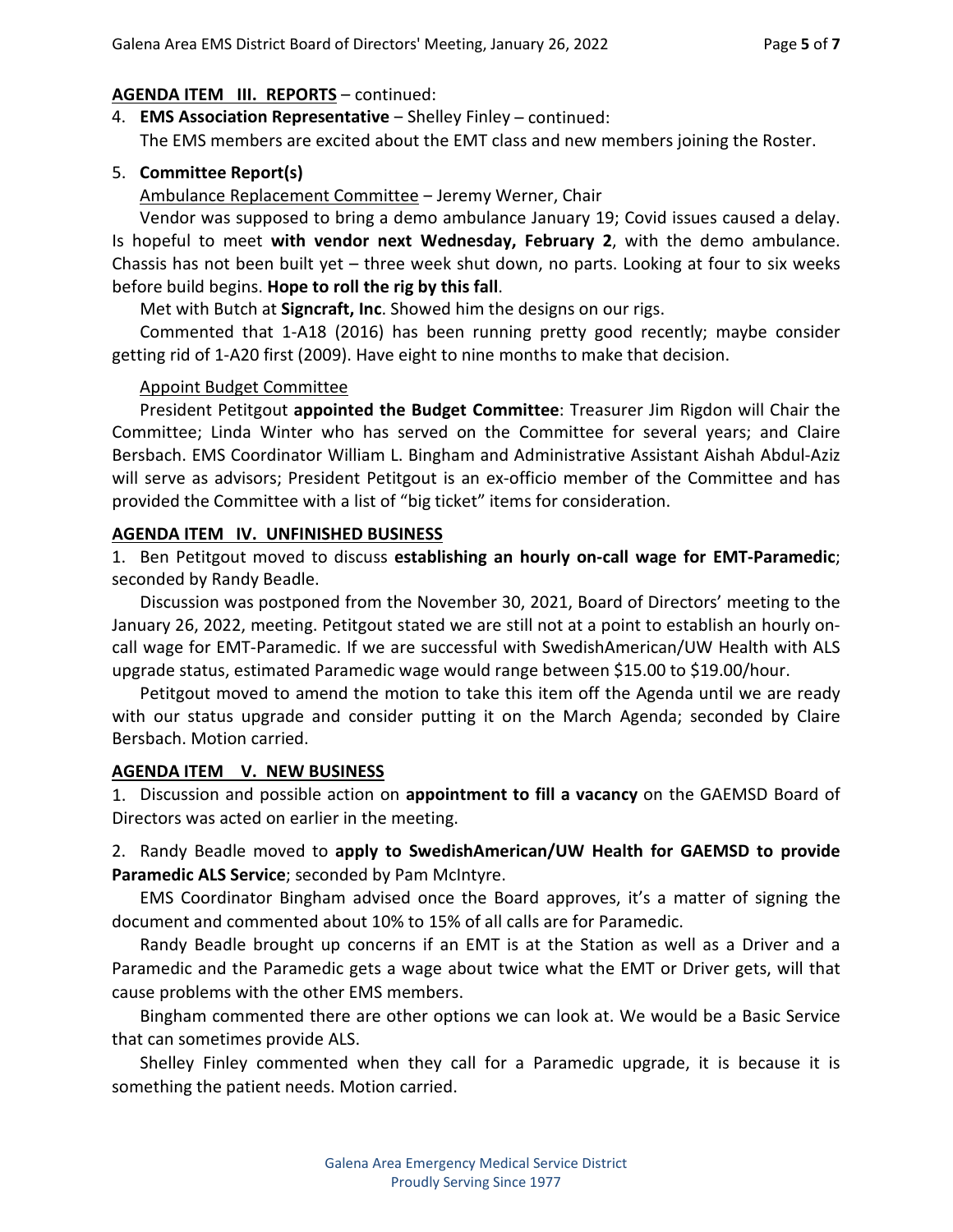#### **AGENDA ITEM V. NEW BUSINESS** – continued:

3. Claire Bersbach moved to provide **Tuition Advance** to three (3) Galena EMS Students; seconded by Jim Rigdon.

 We have three Galena EMS students taking the EMT Training class who do not have the required \$750.00 tuition. Two are already on the GAEMSD Roster. Funds for the Advance would come out of the District's budget. Total financial impact would be \$2,250.00

 Randy Beadle asked what if the students cannot afford to pay us back? If they complete the training and pass the certification, they are eligible for financial assistance from the Richard Peterson EMT Endowment Fund. That Fund would pay GAEMSD directly for the tuition advance.

 The Advance will be provided with reimbursement made to the District regardless of whether the students complete the EMT Training and pass Certification. Motion carried.

4. Linda Winter moved to review and **accept the FY2021 Audit Report and the 2021 Return of Organization Exempt from Income Tax Form 990 completed by Benning Group LLC, as presented**; seconded by Randy Beadle.

 Board members were provided with a copy of the FY2021 Audit and Management letter as well as a copy of the 2021 Return of Organization Exempt from Income Tax Form 990 completed by Benning Group LLC.

 President Petitgout commented we were "dinged" on Segregation of Duties, which is recognized as challenging in small organizations. Otherwise, we had good remarks from the Auditors. Petitgout met with the Auditors in August 2021. Filed the documents with Illinois with tracking that confirmed receipt on 12/29/2021. Motion carried.

5. Linda Winter moved to approve and adopt the **Financial Policy: Compensation ‒ EMS Personnel**; seconded by Susan Strand.

 Board members were provided with a copy of the proposed Policy which establishes that the GAEMSD Board of Directors sets the hourly wage for On-Call time, for Responses, and for completing Pre-Hospital Care Reports (PCR) for all EMS personnel, EMTs, and Drivers. Motion carried.

6. Linda Winter moved to approve and adopt the **Financial Policy: Credit Card Use**; seconded by Claire Bersbach.

 Board members were provided with a copy of the proposed Policy which establishes that credit cards on the District's name shall be used only for business purposes, the total number of credit cards, the credit limit on each card issued, the name of the office for which a credit card is issued, and total financial exposure of \$10,000.00 for the District. Motion carried.

7. Randy Beadle moved to approve and adopt the **Financial Policy: Reimbursement ‒ Expense**; seconded by Linda Winter.

 Board members were provided with a copy of the proposed Policy which establishes that anyone who incurs an expense related to conducting business on behalf of GAEMSD shall be reimbursed for actual expenses by turning in a receipt or proper documentation of the expense for reimbursement.

 Bersbach commented that the actual Personal Reimbursement Request Forms are still a work in progress and will be reviewed by EMS Coordinator in the next few weeks. Bersbach cited examples of some typical expenses that would be reimbursed, ex: use of personal vehicle, compensation for time spent taking an ambulance for inspection, etc. Motion carried.